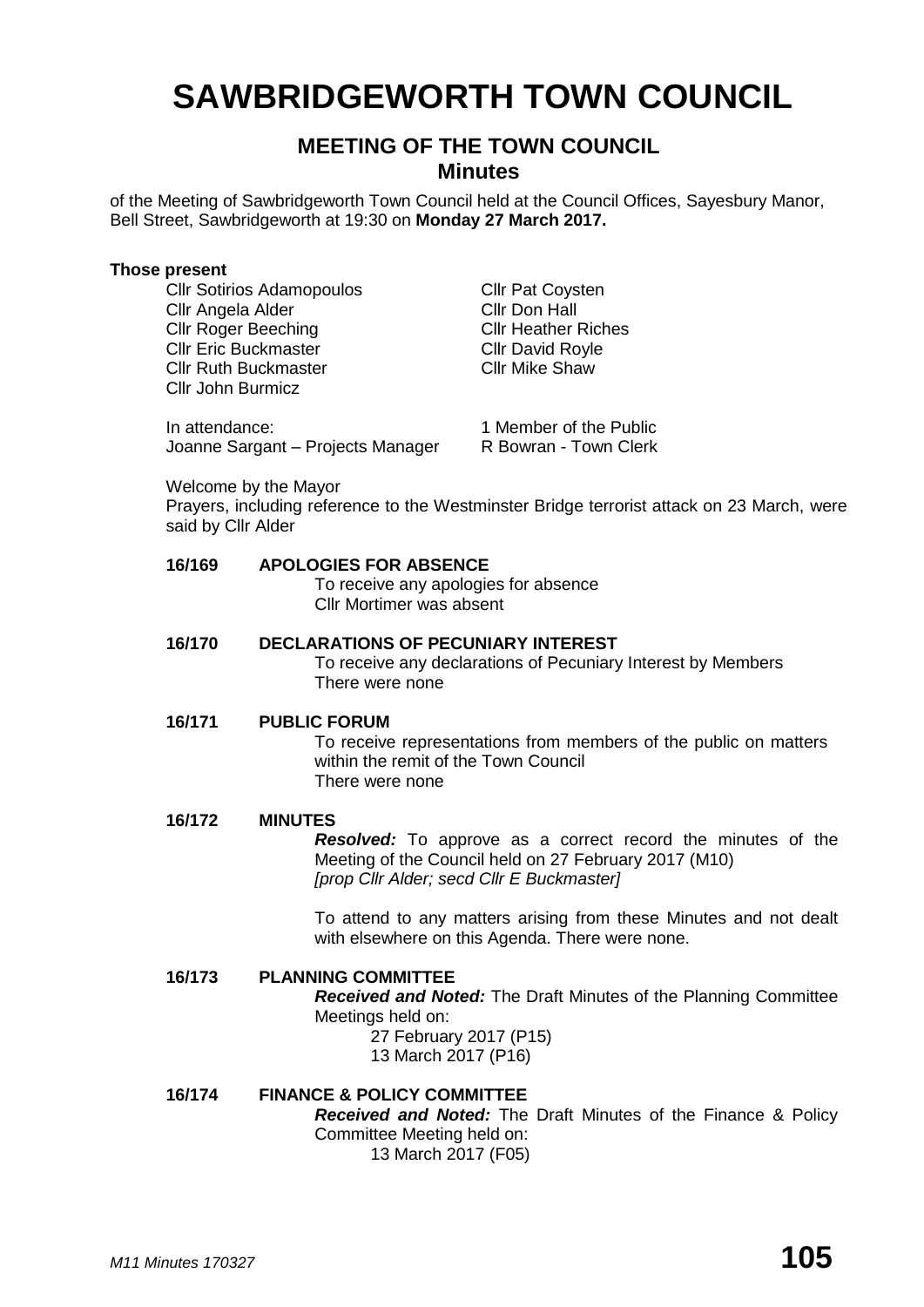#### **16/175 COMMUNICATIONS WORKING PARTY**

*Received and Noted:* The Draft Minutes of the Communications Working Party held on:

13 March 2017 (C02)

#### **16/176 MAYOR'S CORRESPONDENCE/COMMUNICATIONS**

To receive Mayor's appointments and communications.

Mayor reported:

- Thank you letter from CAB for the grant made of £250.
- E-mail from a resident expressing continuing concern about the danger from traffic in Vantorts Road. County Cllr Beeching said that he has little response from Herts Highways except that they would be considering imposing a one-way system in the road. This was under investigation.

Mayor reported attending:

- 04 Mar Mayor's Cabaret
- 10 Mar Spellbrook school council
- 18 Mar Scouts AGM
- 18 Mar BS Music Centre concert
- 20 Mar Spring in Your Step schools' walk day
- 21 Mar Reedings school visit to St Elizabeth's
- 24 Mar Spellbrook school council

Forthcoming events:

- 28 Mar High Wych school briefing
- 30 Mar Reedings school briefing
- 03 Apr Receive donation from St Marys bell ringers
- 10 Apr Annual Town Meeting
- 21 Apr Reedings school council
- 22 Apr Bishops Stortford Civic Dinner
- 23 Apr St Georges Day Parade

#### **16/177 REPRESENTATIVES REPORTS**

To receive representatives reports from:

- o County Councillor Roger Beeching reported (for the last time):
	- o Increase in fly tipping across England which cost £49m to clear and £17m to enforce.
		- o Herts LED switch over has converted 40k lights and another 70k over the next 3 years. Once completed operating costs will be down by £1.9m a year.
		- o Minister for Libraries visited two new state of the art libraries in Watford and Hemel Hempstead.
		- o Herts valley CCG will now get a £4.5m settlement, out of £9m expected. This will mean cuts in service in West Herts.
- o District Councillor Angela Alder
	- o Changes in scrutiny committee structure will still preserve the ethos of Health and Wellbeing.
	- o Recommendation for all public facing staff to be given dementia, mental health and learning disability training.
	- $\circ$  Creation of a new post of Service manage Community Wellbeing and Partnership.
	- o Creation of a new Committee of Champions
	- o Air Quality Action Plan 2017-20 is in preparation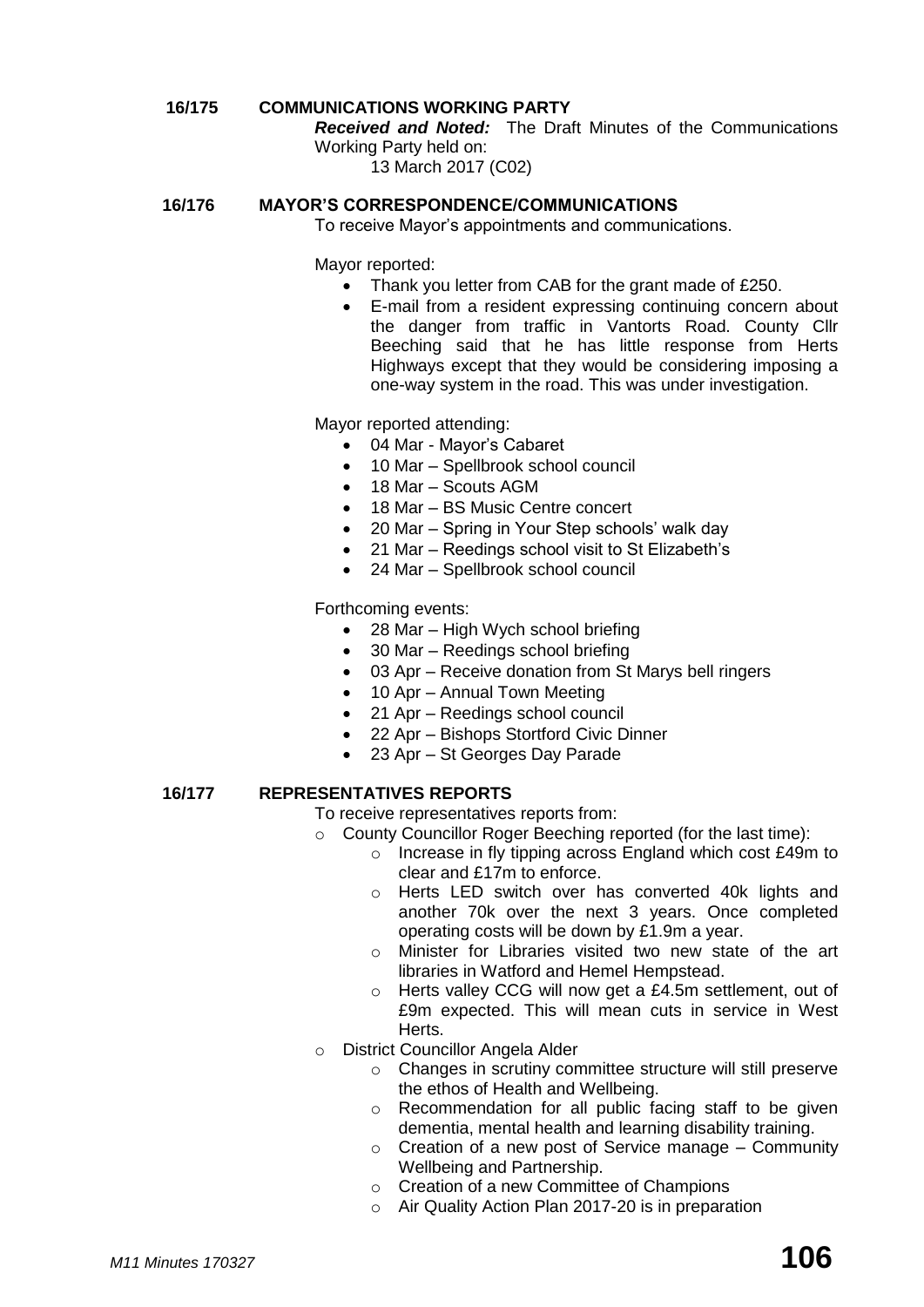- Cllr Royle said there was a plan for secondary schools to cascade information to primary schools.
- Cllr Burmicz asked if the Leventhorpe study had been published.
- o District Councillor Eric Buckmaster reported
	- o Responding to a question from a Blenheim Close resident about land clearance at the former Rochford Nurseries site. Discovered that the site is owned by a trust and this may be a precursor to the sale of the land.
		- Cllr Hall said the land was contaminated and that EHDC will inspect.
		- Cllr Shaw noted the brevity of the EHDC Executive meeting (9 minutes) on the District Plan. He noted the number of objections to Chapter 11 (minutes 16/145). Was this raised at the 21 March meeting?
			- Cllr E Buckmaster replied that there were few if any questions as this was the end of a 2 year debate.
		- Cllr Shaw received the outcome of the consultations at the end of January, had anyone raised the question of this level of opposition?
			- Cllr E Buckmaster said he needed notice of that question.
		- Cllr Royle mentioned issues at Springhall Road development site concerning diverted water, now flooding the Bellmead allotments. EHDC officers to investigate.
- o District Councillor Will Mortimer
	- o Was not present.
- o Hertfordshire Police
	- o were not present
- o Other Representatives & Champions
	- o Schools Initiatives Cllr Royle reported:
		- o Spring in your Step day
		- o Schools Council project for Bakers Walk
		- o Reedings school trip to St Elizabeth's
		- o F&B Street Detectives exhibition at Annual Town Meeting
	- o NALC Briefing Cllr Royle reported
		- o Attending a briefing session together with Cllr Alder, Clerk asked to distribute meeting notes.
	- o HAPTC Cllr Alder reported
		- o Nomination as a member of the appointment panel for the new chair of STACC.
	- o MOVE Week Cllr E Buckmaster reported
		- o This will not now be sponsored by STC. Cllr Alder said this was a B&EHCVS initiated project which was now a bit muddled as the principal officer has left...

#### **16/178 TOWN CLERK'S & TOWN PROJECT MANAGER'S REPORT**

Reports for March 2017

#### **Car Park Subsidy**

 New parking regime from EHDC from 01 April 2017. Meters modified and updated.

#### **[Cemetery](http://www.sawbridgeworth-tc.gov.uk/town-information/town-council-services/cemetery)**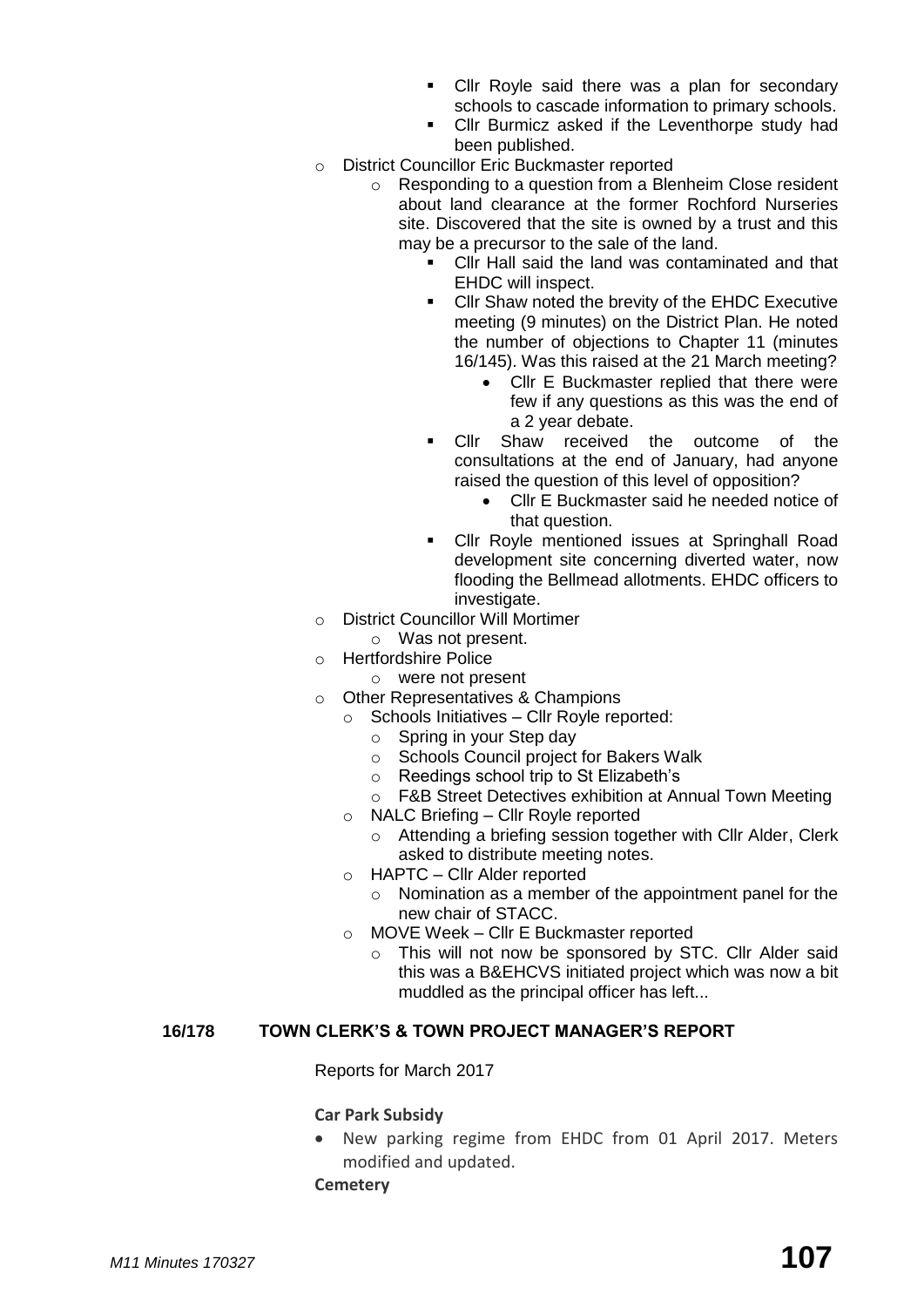- A number of further interments managed in 2016/17 to date **Chamber Utilisation**
- Booking from The Institute of Directors

## **Community Transport - [Sawbobus](http://www.sawbridgeworth-tc.gov.uk/town-information/town-council-services/sawbobus) an[d Minibus Hire](http://www.sawbridgeworth-tc.gov.uk/town-information/town-council-services/minibus-hire)**

- Sawbobus returned from warrantee repair again.
- Clerk now carrying out weekly checks
- S22 licensing being considered

## **East Herts District Council**

- Courier service discontinued no great budgetary impact for STC
- Meeting scheduled with Director Adele Taylor to discuss s106 monies

## **Hertfordshire Highways**

 Water pump on Fair Green damaged by motor vehicle collision, repaired and replaced

## **[Planning Matters \(acting as a consultee\)](http://www.sawbridgeworth-tc.gov.uk/town-council/planning)**

• 96 Applications considered in 2016/17.

## **Projects**

- Bell Street Conveniences; proposal meeting delayed to 31 March.
- Town Green; no further activity.
- Library; No further action at the moment.

## **Staff**

All staff trained and qualified as Level 2 First Aiders

## **War Memorial**

Correspondence with Diocese

#### -----------------------------------------------------------------------------------------------------

#### **Future Dates for the diary**

- Mon 20 March Spring in your Step, School Travel Challenge event
- Fri 19 May 2017 Annual Civic Awards
- Sat 27 May MOVE week launch event in Bell Street Car Park
- $\bullet$  Sun 02 July 2017 Fun on the Field
- Sat 07 October (TBC) RHSO Apple Day
- Sun 12 November Remembrance Day
- Sat 18 November Isabel Hospice Lights of Love
- Sat 25 November Christmas Lights Switch On Event

#### **Mayors Events 2016-2017 – Charity of the Year, St Elizabeth's**

• Sat 29 April – Civic Dinner at the Memorial Hall

#### **Mayor Elect Dates set for 2017 – 2018**

• Civic Service at Great St Mary's Church ~ Sun 9 July 2017 at 3pm

#### **16/179 DEPOSIT & CONSULTATION DOCUMENTS**

To note receipt of any Documents for Noting and Consultation There were none.

#### **16/180 FINANCIAL REPORT**

*Noted:* The current Financial Report

#### **16/181 ACCOUNTS FOR PAYMENT**